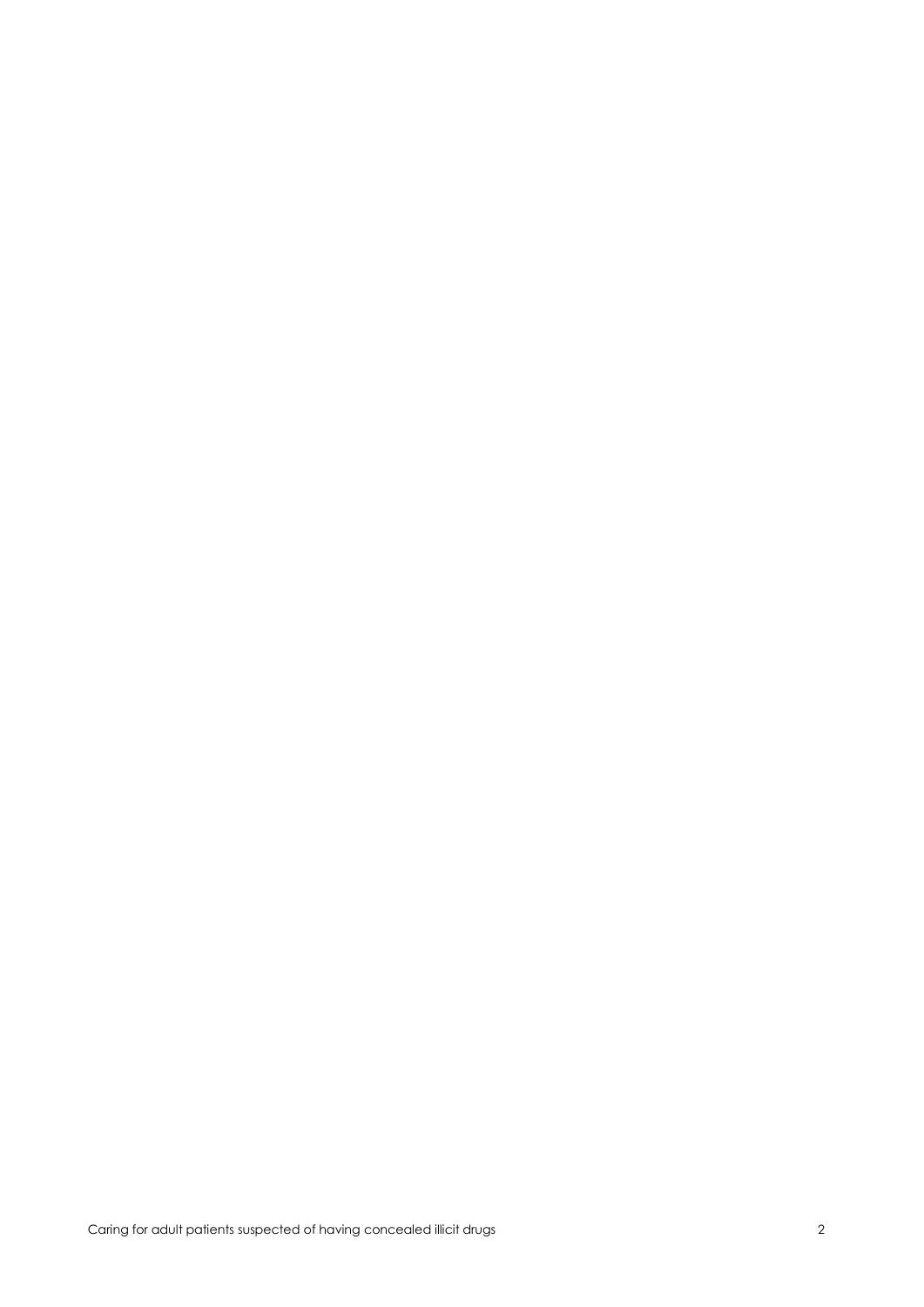## **Summary of recommendations**

- Body Packers usually swallow a number of well manufactured packages in order to smuggle drugs across borders or into prison. Body stuffers swallow small amounts of poorly wrapped drug usually at the point of arrest to avoid detection. Both have the potential for severe toxicity.
- If a patient is brought to the Emergency Department (ED) by police, radiological imaging can only be undertaken with both the patient's consent and a request from the rank of an inspector or equivalent.
- Similarly intimate examination requires patient consent and a police request from inspector or equivalent. This should only be carried out by a forensic physician.
- ED staff should not handle drug packages at any time as this represents forensic evidence and the chain of evidence must be preserved.
- Do not use urinary toxicology screens to guide management or discharge decisions as there are many false positives and false negatives with this group of patients. (Level 4 evidence)
- Body stuffers should be admitted and observed for 6-8 hours post ingestion. (Level 4 evidence)
- Abdominal X-ray (AXR) can be used as a screening test for body packers. If negative or inconclusive, proceed to low dose CT scanning. (Level 3 evidence)
- Treat toxidromes as per toxbase guidelines.
- Indications for urgent surgical removal of packages are
	- o Obstruction or ileus
	- o Cocaine or amphetamine toxicity
- Opiate toxicity can be managed with a naloxone infusion and consideration of surgery. (Level 5 evidence)
- If a proven body packer is asymptomatic they may be discharged to the UK border authority (UKBA) border force who will observe them in designated customs suites.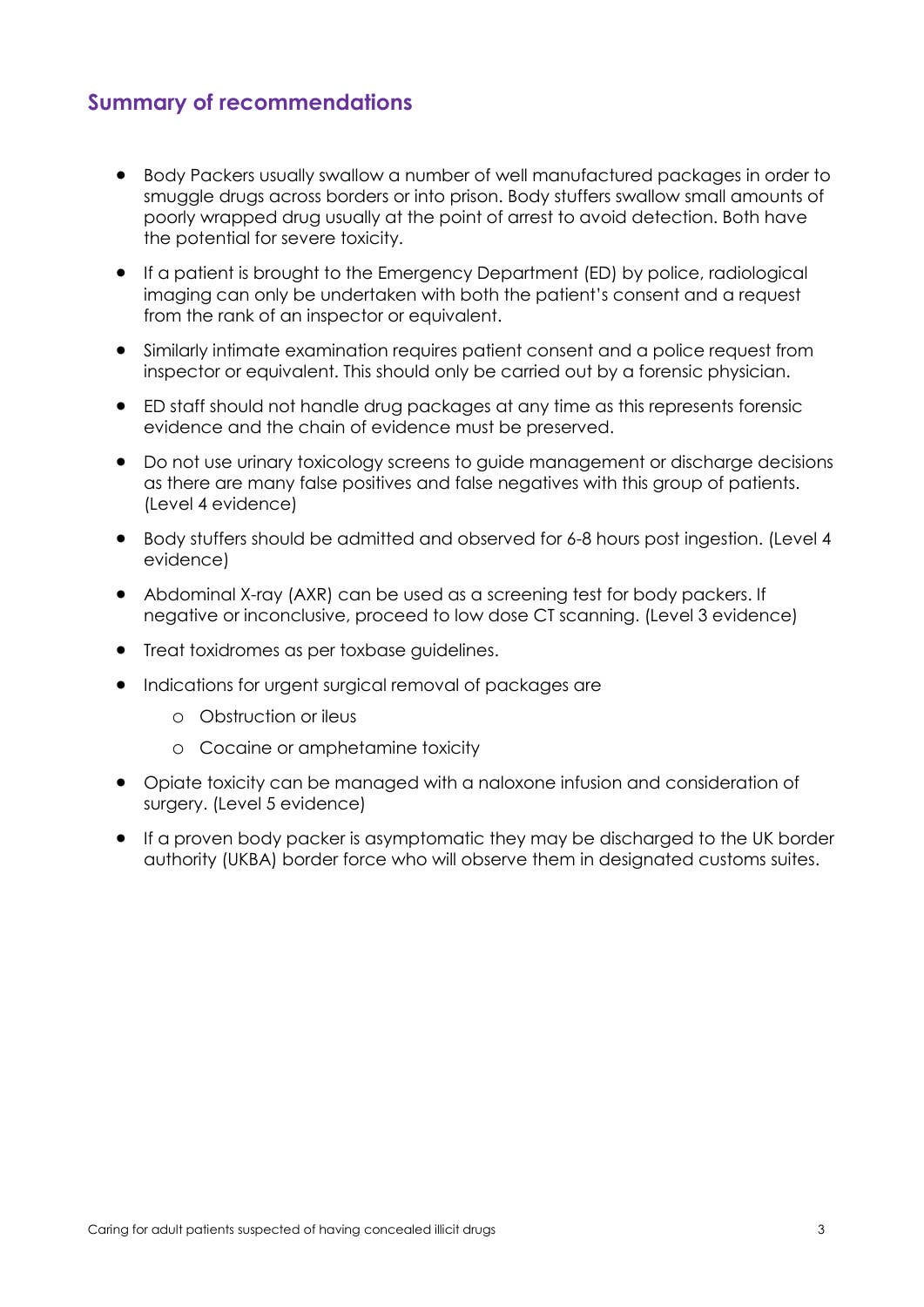## **Scope**

This guideline deals with adult patients presenting to the Emergency Department (ED) having ingested or concealed illicit drugs in body cavities. It covers our legal responsibilities, interactions with the police and provides clinical guidance. This document provides more detailed guidance for the ED regarding the management of patients who are suspected of having concealed illicit drugs. The guidance compliments a previously published template protocol for the management of detainees who are suspected of swallowing or having packed drugs or foreign objects into body orifices or cavities that was published in June 2011.<sup>1</sup>

## **Reason for development**

Patients suspected to have ingested illicit drugs may be brought to the ED by the police or border force (officers of the UKBA) for clinical care and with possible requests for radiological imaging and/ or intimate examination. This scenario throws up several legal and ethical issues.<sup>2</sup> There is a limited evidence base for how to care patients suspected of concealing illicit drugs.

### **Introduction**

Patients thought to have ingested or concealed illicit drugs often present to EDs near airports and sea ports but are also seen elsewhere.

There were 43 drug related deaths in police custody between 1997 and 2002, 16 of these were due to internal drug concealment<sup>3</sup>. There have been 2 deaths in UKBA custody since 2006.

## **Definitions**

- **Body Packers** or "Mules" intentionally conceal well wrapped drug packages by swallowing them, in order to smuggle them across borders or into prisons. The commonest drugs are heroin, cocaine, amphetamines and cannabis. Packers will usually have swallowed large quantities of packets of drugs, which if they leak have a high risk of severe or fatal toxicity. Packages used to be hand made using foil or condoms but are increasingly manufactured using hardened paste coated in various substances.<sup>4</sup> As a consequence, the risk of package rupture has decreased substantially.
- **Body Stuffers** tend to ingest drugs that are more poorly packaged in an unplanned attempt to avoid detection by the police. These tend to be smaller quantities than packers but are less well wrapped. They may also conceal drugs in their rectum or vagina, this is known as pushing. **Pushers** are rare and have few complications.<sup>5</sup>
- **Parachuting** is intentional ingestion of drugs that are wrapped in a covering that is expected to dissolve in order to release the drug for later absorption and delayed symptoms. These patients can be treated as body stuffers.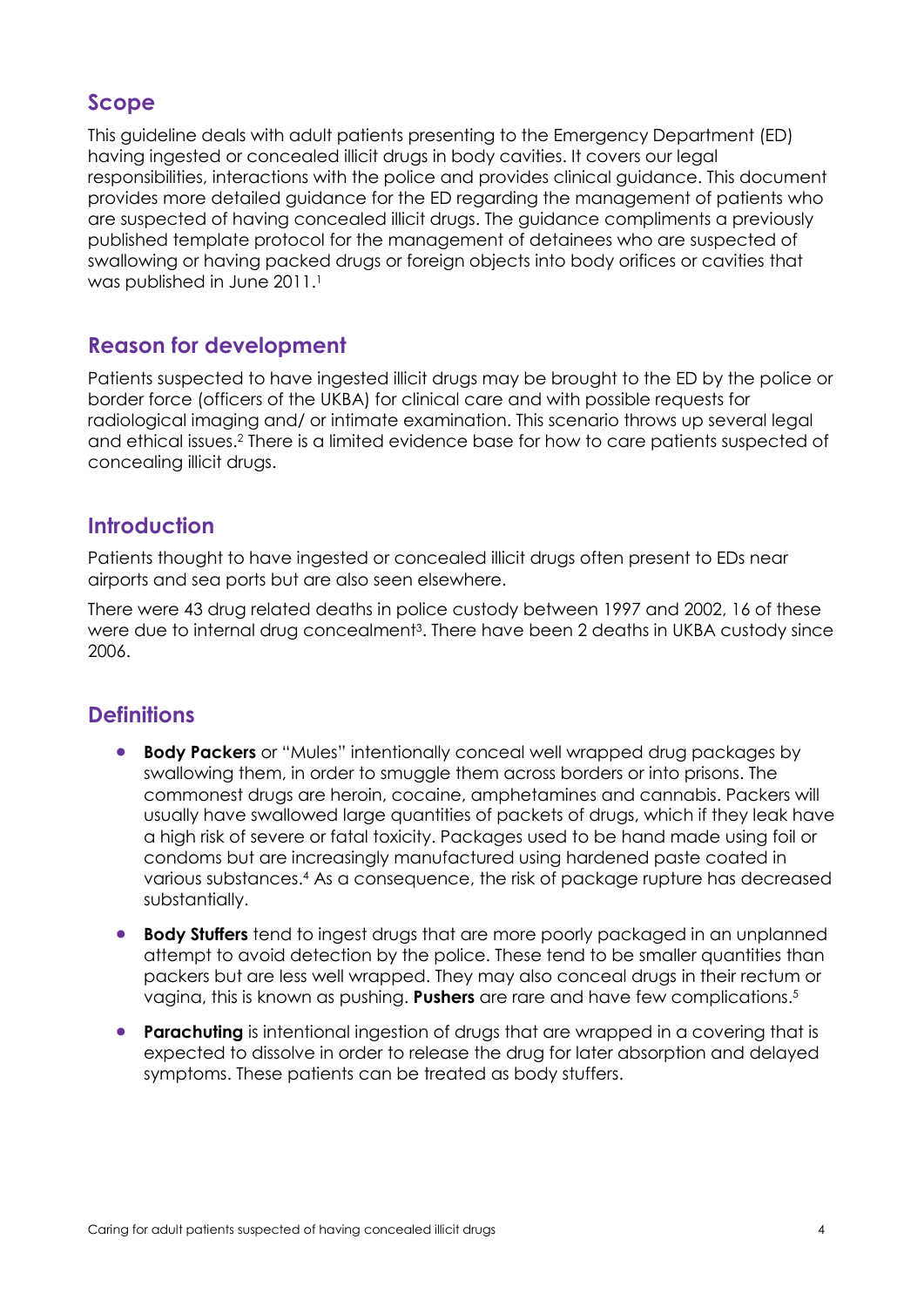## **The Police role**

- The Police and Criminal Evidence Act 1984 (PACE) as amended by the Drugs act 2005<sup>6</sup> recommends that an individual is transported to hospital whenever reliable intelligence indicates that the person has packed or stuffed drugs.
- Under section 55 of PACE, police in England and Wales can authorise that a patient have an intimate search for class A drugs However, the person has to consent to a search in writing. The authorisation for such a search has to come from an officer of the rank of inspector or above who has reasonable grounds for believing that the person has concealed class A drugs with the intent to supply. (Superintendent in N Ireland). It must be determined that that an intimate search is the only practical way to retrieve the drugs.<sup>7</sup>
- In Scotland, police will usually seek a Sherriff's warrant, so that if examination is declined, it will be considered an aggravated offence. However for practical purposes, examination still requires the person's consent
- Intimate examination has to be carried out by a Forensic Physician (FP), not a hospital doctor, but has to be carried out at a hospital with resuscitation facilities in case a package should rupture. In this case the Emergency Department may be asked to provide a room for this. It is recommended that a local agreement is in place between the ED and police service prior to such events.
- ED physicians should not handle any drug packets at any point as the chain of evidence cannot be guaranteed. Only the police or Forensic Physician should do this.
- Similarly an inspector (or superintendent if in N Ireland), (or Sherriff's warrant in Scotland) may authorise the use of radiology to detect ingested drugs but the person again has to consent to this in writing. If this has occurred, the ED may be asked to arrange this investigation. Where this happens, the hospital should provide a copy of the images for the police and can arrange to charge the police force for this. Reporting should be carried out by radiologists with appropriate training as the report is likely to become evidence
- The Police are authorised to test for class A drugs (cocaine and heroin only) if a person has been arrested for specified drug offences. They should use their own testing processes carried out in custody. ED drug test results should not be provided to the police.
- The police will usually bring a patient into the ED under arrest, and are likely to stay with the patient until the case is resolved. This will either be when the patient is discharged if they are well (see below) or when the packages have been retrieved. However a patient has the right to speak confidentially to a doctor outside the hearing of police.

## **United Kingdom Border Force (BF) processes<sup>8</sup>**

 BF has the power to request intimate examination and radiological imaging at a hospital. The border force in some areas has a low dose XR scanner to look for internally concealed drug packages with the individual's consent. The sensitivity of the results from such scanners is not known.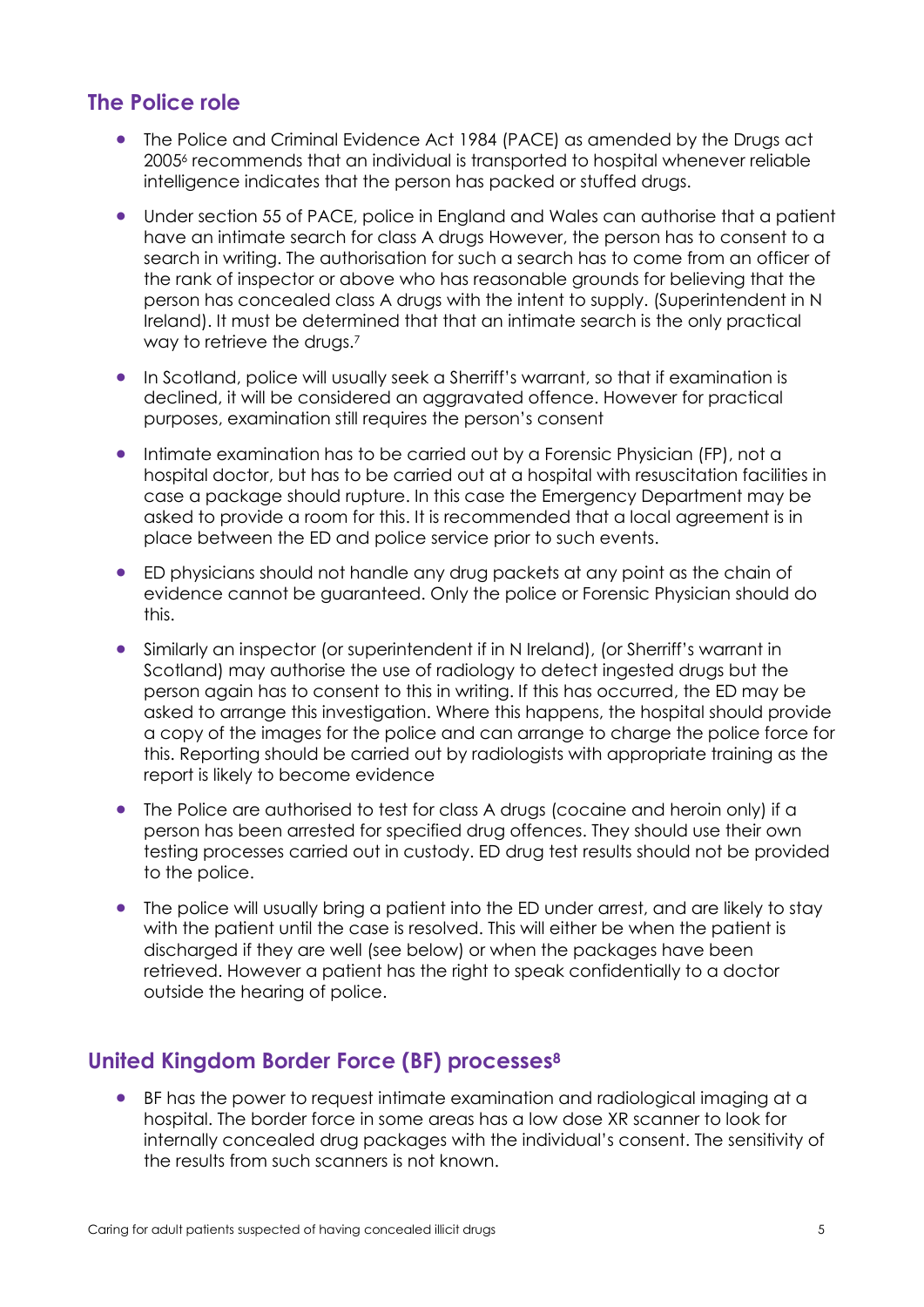- BF has a policy of transferring all individuals suspected of internally concealing drugs to specialist suites near Heathrow, Gatwick and Manchester airports. Specially designed vehicles with onboard captive toilets are used.
- BF do not routinely take detainees to hospital but will request a forensic physician if the person has health problems or request an ambulance if the person becomes unwell.
- Where there is enough evidence to charge an individual with importation of a controlled drug, the detainee may be taken to a police station and then to a magistrates court to be charged. However they will then be transported back to the BF suite if they have not passed all their concealed packages.
- Asymptomatic individuals suspected or charged with concealing drugs are usually observed in BF suites. The chief medical officer's expert group on the medical care of suspected internal drug traffickers <sup>7</sup> has recommended BF use a Custodial Early Warning Score (CEWS) to monitor detainees. This consists of BP, pulse, oxygen saturations, temperature, pupil size, behaviour and AVPU.

### **General management**

- Try to determine in the history what has been concealed, the quantity, when and how it was packed/stuffed. If there is any doubt how much drug was consumed then err on the side of caution and treat as a packer.
- You are not obliged to tell the police these details without the patient's consent. GMC guidance states that information should be disclosed only with patient consent or if it is in the public's best interest or would prevent a violent crime. If you feel that it is, you should weigh the benefits against the potential result of a loss of trust between you and the patient.<sup>9.10</sup>
- Look for toxidromes (suggestive of package leakage):
	- o Cocaine: Tachycardia, hypertension, agitation, diaphoresis, dilated pupils, hyperpyrexia, seizures, chest pain, arrhythmias and paranoia.
	- o Heroin: pinpoint pupils, respiratory depression, decreased mental state, decreased bowel sounds and the development of non-cardiogenic pulmonary oedema.
	- o Amphetamines: Nausea, vomiting, dilated pupils, tachycardia, hypertension, sweating and convulsions.
- Perform a 12 lead ECG to look for arrhythmias/ST elevation, repeat ECG regularly if the patient is symptomatic. Use benzodiazepines for treatment of cocaine induced chest pain<sup>11</sup>. If there is evidence of ST elevation then refer early to Cardiology for consideration of reperfusion therapy as per toxbase guidance.
- Radiological or toxicological tests cannot be carried out without the patient's consent unless the patient lacks capacity and it is in their best interests.
- Urine toxicology has been shown to be unhelpful in both packers and stuffers as there are many reasons for false positive and false negative results.
- GMC guidance advocates information sharing to ensure safe handover of patients between health and social care providers. On discharge of the patient, you should therefore provide a confidential medical summary detailing all relevant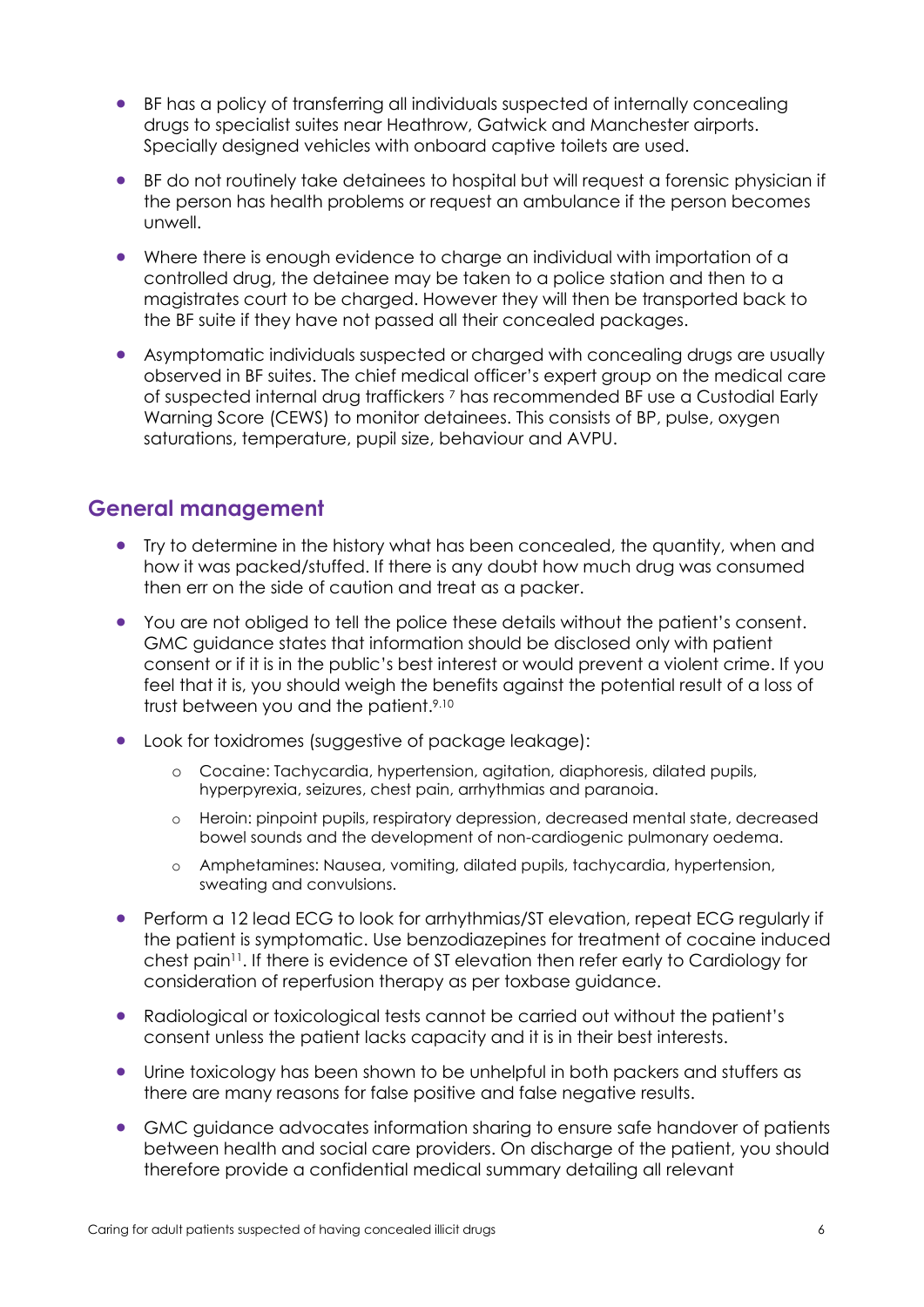investigations and treatment in a sealed envelope marked for the attention of the forensic medical service.

 All patients have a right to refuse investigations and discharge themselves from the hospital even though they are under arrest. Document fully what the patient has been told about their risks. It is recommended that the patient is given a copy of this documentation.

### **How to manage body stuffers<sup>12</sup>**

#### **See appendix 1 for algorithm**

- The evidence of the police officers witnessing the swallowing is important. The majority of detainees will deny any drug swallowing as they do not wish to incriminate themselves
- Patients who have swallowed packages may take several hours to develop symptoms and it is very variable depending on the type of wrapping. Patients should be observed for at least 6 -8 hours.13,14,15 There have been deaths in custody after this time scale, however most of these patients had no clinical observations performed that may have picked up earlier signs of toxicity. If suspicions are high, a patient should be kept longer (usually 12-24 hrs) or until symptoms and signs have resolved.
- Consider the use of activated charcoal 50g<sup>16</sup> to reduce absorption of the drug
- Manage the patient according to toxbase guidelines for the drug ingested<sup>17</sup>.

## **How to manage body packers**

#### **See appendix 2 for algorithm**

#### **Imaging**

- AXR can be used as a screening test. It has 97% specificity. However if it is negative it does not rule out packing. Newer ways of packaging are more difficult to see on plain AXR. Liquid cocaine does not show on AXR. Gastric packages may be identified on erect CXR.
- Common signs on AXR are repeating uniform geometric patterns e.g. like "tic tacs" or multiple parallel shapes side by side, dilated loops of bowel, the "double condom sign" (rim of air in between two condoms) and the "rosette sign" (air in the tied ends of the condoms.
- Low dose CT without contrast is the most sensitive test. Perform an abdominal CT if the AXR is inconclusive and there is still a clinical suspicion that the patient has ingested packets of illicit drugs.
- CT is the best way to confirm that all packages have been passed, do not rely on a number of clear stools as this is very variable between patients.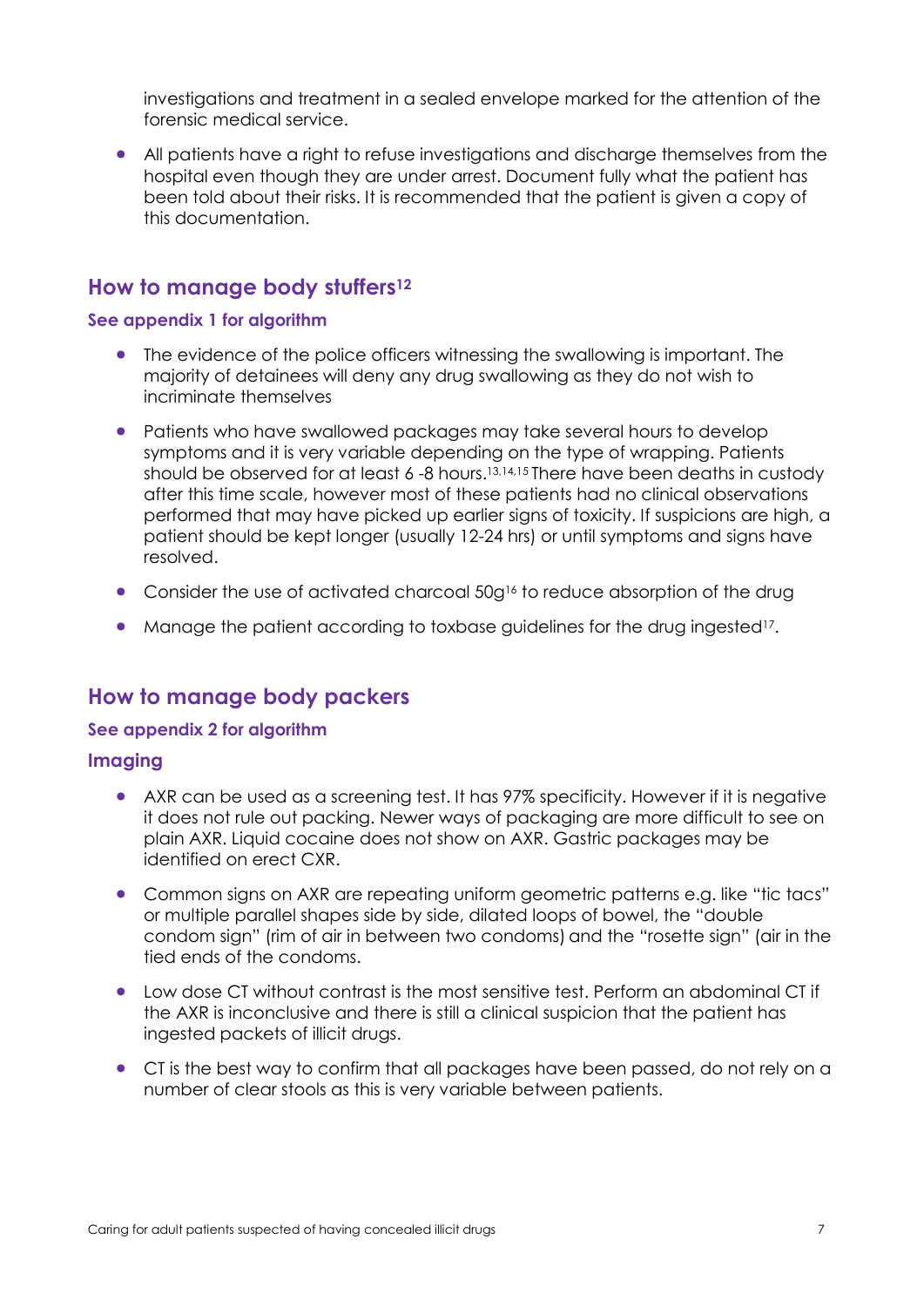#### **If symptomatic and positive imaging**

- If the patient is symptomatic for cocaine or amphetamine toxicity, refer urgently to the surgical team for surgical removal. Endoscopic removal risks damaging packages and further leakage. CT may aid surgical intervention but should not delay surgery in an unwell patient.
- Follow advice from TOXBASE and the National Poisons Information service for severe cocaine toxicity. Use large doses of bonzodiazepines and nitrates for hypertension. <http://www.toxbase.org/Poisons-Index-A-Z/B-Products/Cocaine/>
- If a patient is symptomatic with opiate toxicity, then use generous amounts of naloxone, consider a naloxone infusion. [http://www.toxbase.org/Poisons-Index-A-](http://www.toxbase.org/Poisons-Index-A-Z/B-Products/Body-Packing/)[Z/B-Products/Body-Packing/](http://www.toxbase.org/Poisons-Index-A-Z/B-Products/Body-Packing/)
- Again, CT pre surgery is helpful but only if the patient can be safely maintained on naloxone. The patient should be monitored intensively as the risk of death is high.
- A patient with opiate intoxication may be able to be maintained on a naloxone infusion, reducing the need for surgery.<sup>1,18</sup>

#### **If asymptomatic and positive imaging**

- Asymptomatic body packers can usually be managed conservatively. This is backed up by several large case series. 19, 1,20,21 These people are usually observed and managed at Border Force centres.
- Laxatives or even whole bowel irrigation can be used under medical supervision: isotonic preparations such as Kleen prep™ or movicol™ (macrogliols) are recommended but there is a theoretical risk of rupture with hypertonic solutions such as Fleet™, picolax<sup>™</sup> or lactulose. Picolax<sup>™</sup> is reported to damage rubber condoms.
- If discharging an asymptomatic patient to the care of the Border force custody suite or police custody, ED staff should give advice on the clinical signs of toxicity.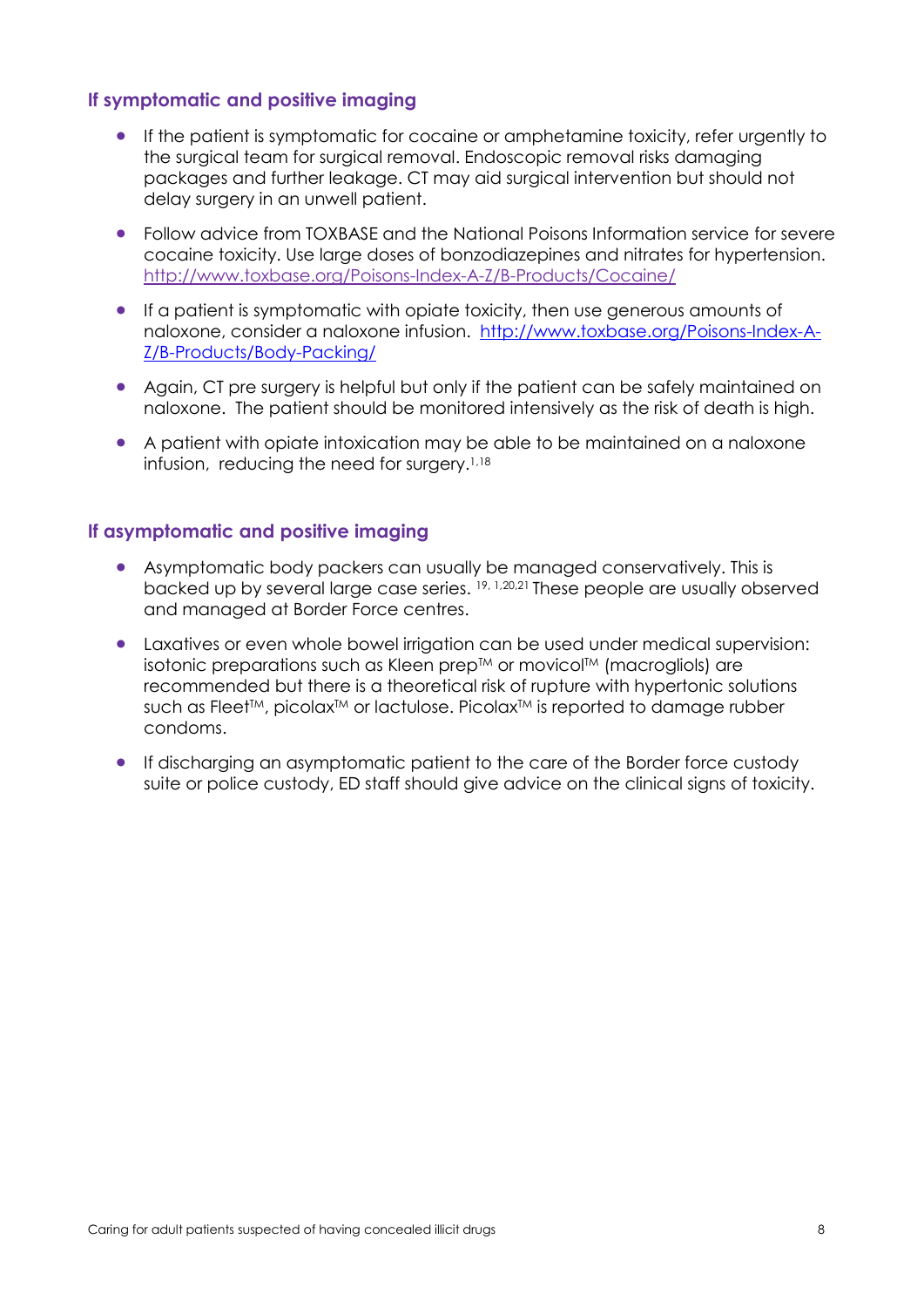#### **Authors**

Catherine Hayhurst First published in June 2014

#### **Acknowledgements**

Dr Meng Aw-Yong, Johann Grundlingh, Fiona Wisniacki, Milena Kostic, Prof Ian Wall

#### **Endorsements**

Faculty of Forensic and Legal Medicine

#### **Review**

Usually within three years or sooner if important information becomes available.

#### **Conflicts of Interest**

None

#### **Disclaimers**

The College recognises that patients, their situations, Emergency Departments and staff all vary. This guideline cannot cover all possible scenarios. The ultimate responsibility for the interpretation and application of this guideline, the use of current information and a patient's overall care and wellbeing resides with the treating clinician.

#### **Research Recommendations**

More research is required on the safe period of observation of body stuffers and body packers.

#### **Audit standards**

None

#### **Key words for search**

Body packers, body stuffers, drug concealment, heroin, cocaine.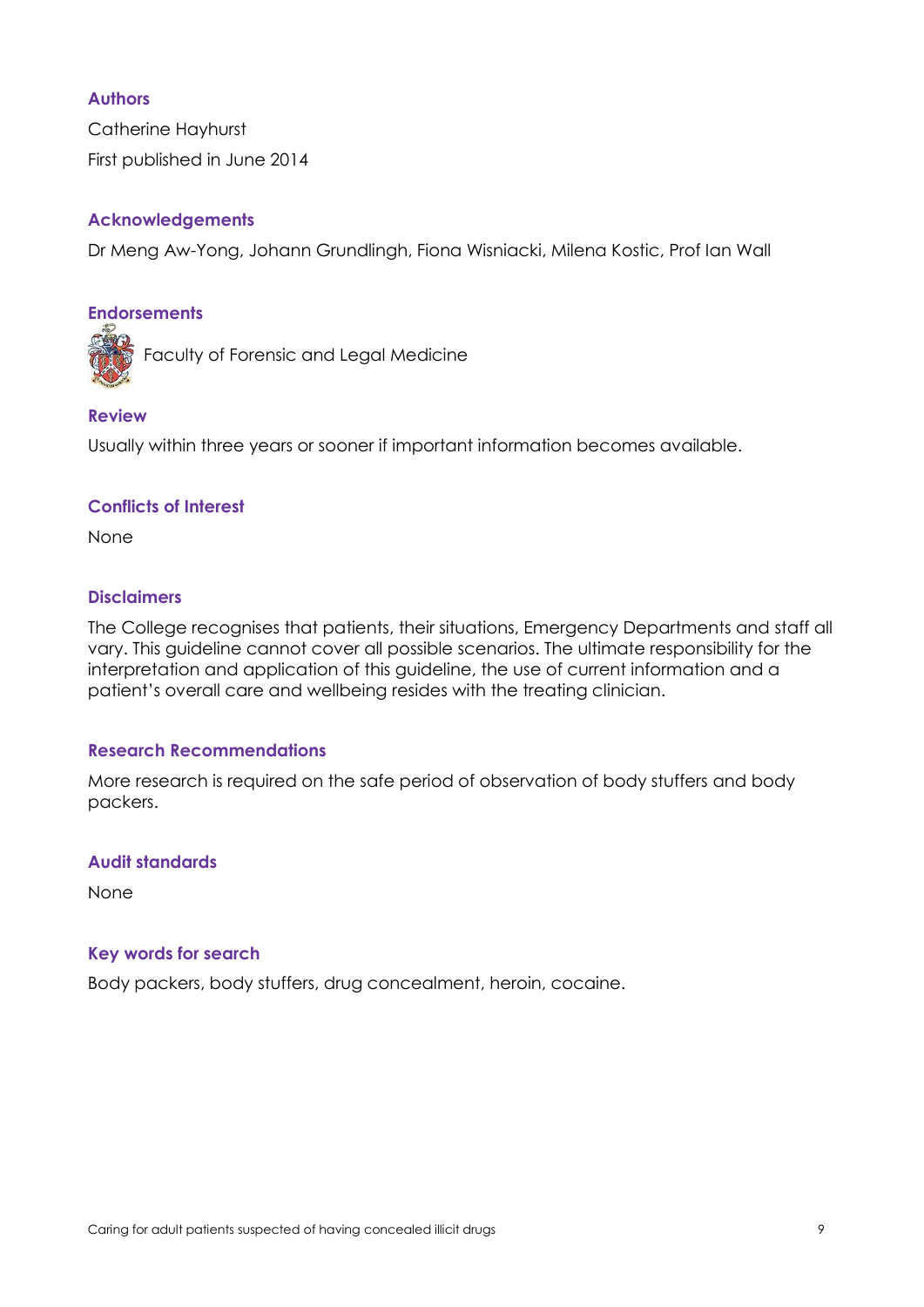## **Appendix 1- Algorithm for suspected body stuffers or pushers**

**If in doubt of quantity, treat as packer.**

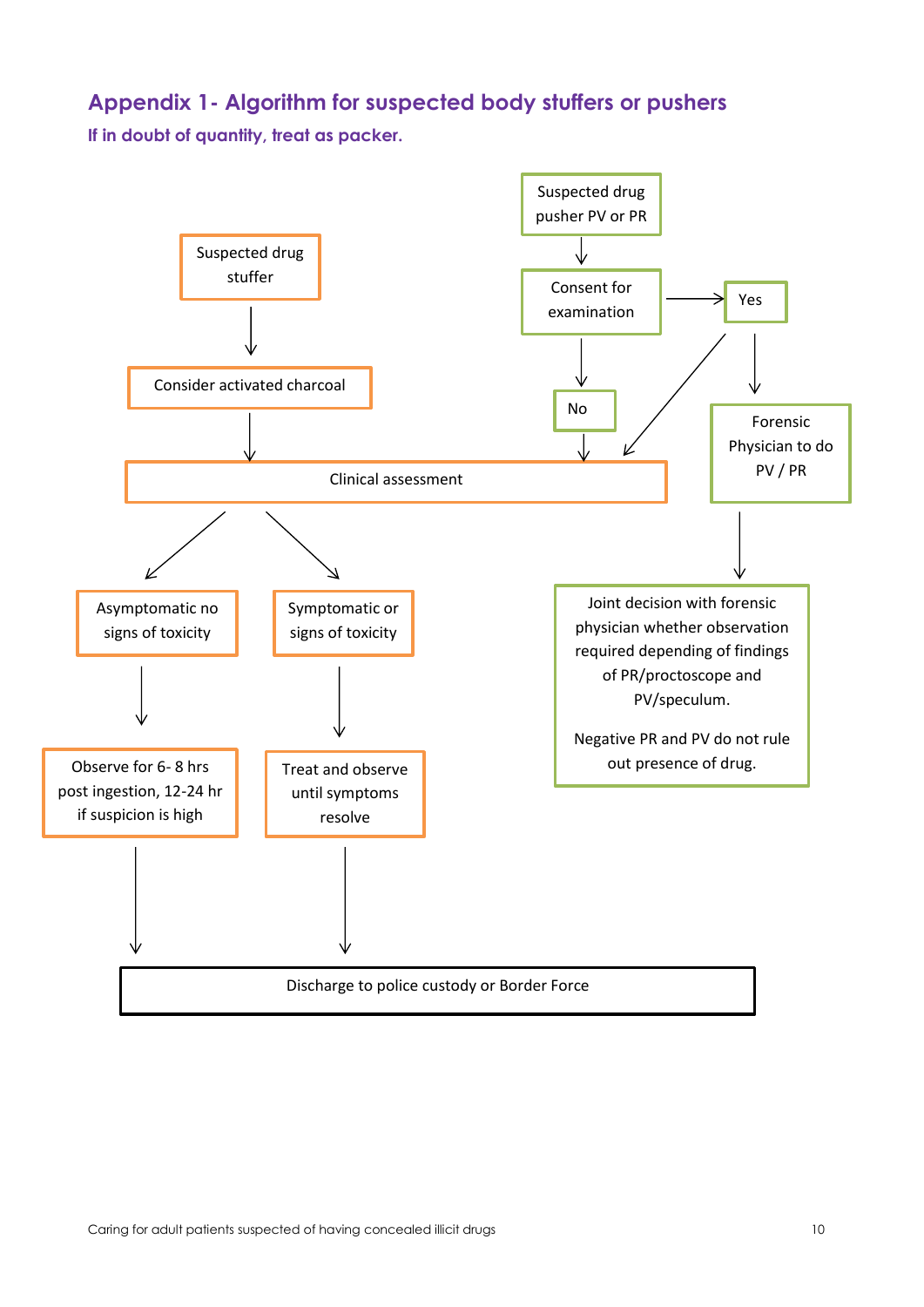

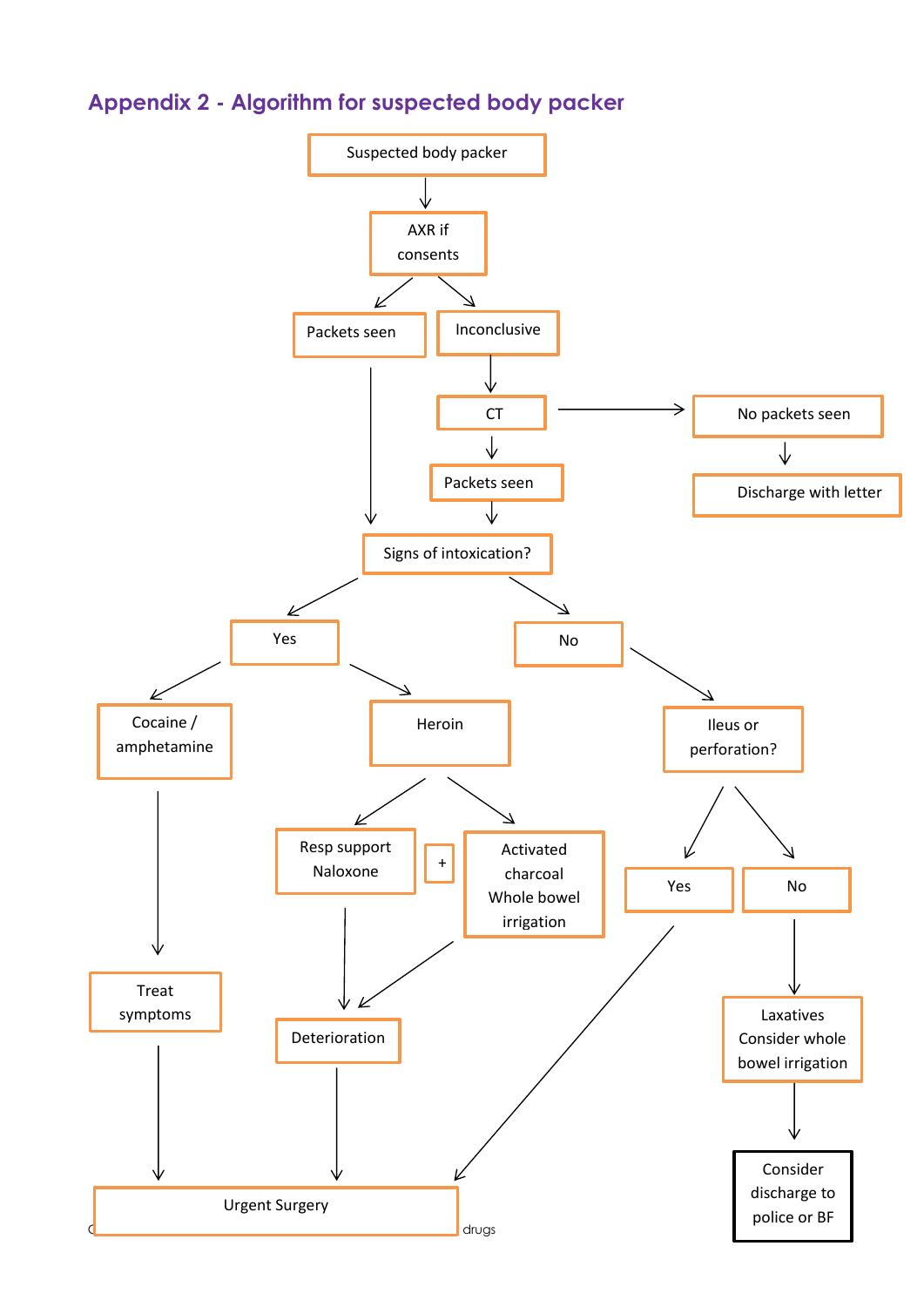# **Appendix 3**

#### **Methodology**

Where possible, appropriate evidence has been sought and appraised using standard appraisal methods. High quality evidence is not always available to inform recommendations. Best Practice Guidelines rely heavily on the consensus of senior emergency physicians and invited experts.

#### **Evidence Levels**

- 1. Evidence from at least one systematic review of multiple well designed randomised control trials
- 2. Evidence from at least one published properly designed randomised control trials of appropriate size and setting
- 3. Evidence from well-designed trials without randomisation, single group pre/post, cohort, time series or matched case control studies
- 4. Evidence from well-designed non experimental studies from more than one centre or research group
- 5. Opinions, respected authority, clinical evidence, descriptive studies or consensus reports.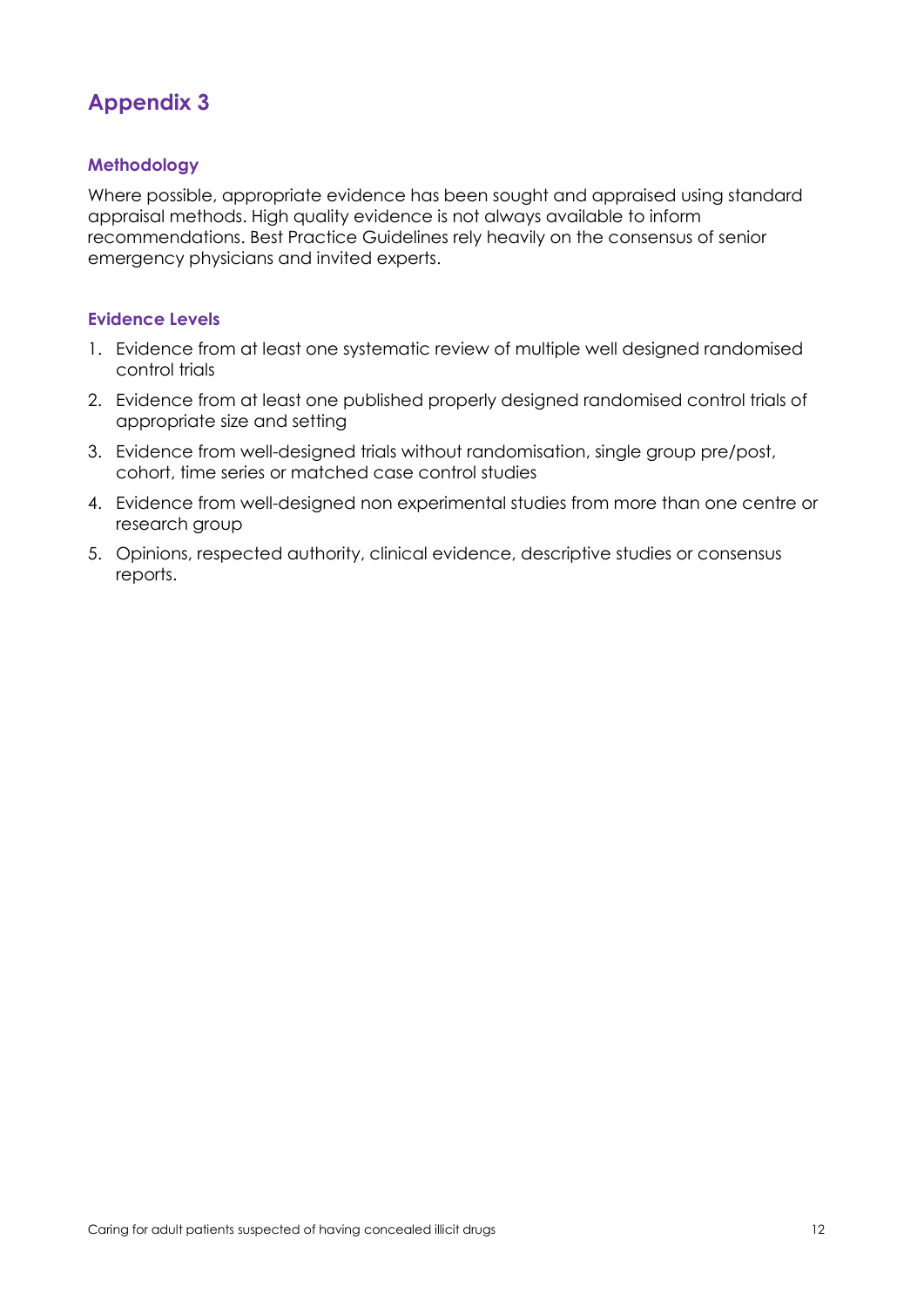## **Reference**

1 <sup>1</sup> Template Protocol for the management of detainees who are suspected of swallowing or having packed drugs or foreign objects into body orifices or cavities. CEM, DH, ACPO, NPIA, NHS Ambulance Chief Executive Group (2011) <https://secure.collemergencymed.ac.uk/code/document.asp?ID=5962>

2 BMA Ethics Health care of detainees in police stations. BMA 2009

<sup>3</sup> Havis S, Best D, Carter J. 'Concealment of drugs by police detainees: lessons learned from adverse incidents and from 'routine' clinical practice.' Journal of Clinical Forensic Medicine 2005; 12:237-41.

<sup>4</sup> Stephen J. Traub, M.D., Robert S. Hoffman, M.D., and Lewis S. Nelson, M.D. Body Packing -The Internal Concealment of Illicit Drugs. N Engl J Med 2003;349:2519-26.

<sup>5</sup> Schaper A; Hofmann R; Bargain P; Desel H; Ebbecke M; Langer C Surgical treatment in cocaine body packers and body pushers. International Journal of Colorectal Disease, December 2007, vol./is. 22/12: 1531-5.

<sup>6</sup> Drugs Act 2005<http://www.legislation.gov.uk/ukpga/2005/17/contents>

<sup>7</sup> R J Booker, J E Smith, M P Rodger. Packers, pushers and stuffers—managing patients with concealed drugs in UK emergency departments: a clinical and medicolegal review. Emerg Med J 2009;26:316–320. doi:10.1136/emj.2008.057695

<sup>8</sup> The Medical Care of Suspected Internal Drug Traffickers – Independent Report of the Chief Medical Officer's Expert Group [http://www.drugsandalcohol.ie/19222/1/SIDT-](http://www.drugsandalcohol.ie/19222/1/SIDT-Report-FINAL.pdf)[Report-FINAL.pdf](http://www.drugsandalcohol.ie/19222/1/SIDT-Report-FINAL.pdf)

<sup>9</sup> [http://www.gmc](http://www.gmc-uk.org/guidance/ethical_guidance/confidentiality_36_39_the_public_interest.asp)[uk.org/guidance/ethical\\_guidance/confidentiality\\_36\\_39\\_the\\_public\\_interest.asp](http://www.gmc-uk.org/guidance/ethical_guidance/confidentiality_36_39_the_public_interest.asp)

<sup>10</sup> [http://www.gmc-](http://www.gmc-uk.org/guidance/ethical_guidance/confidentiality_53_56_disclosures_to_protect_others.asp)

uk.org/auidance/ethical\_auidance/confidentiality\_53\_56\_disclosures\_to\_protect\_others.asp

<sup>11</sup> Toxbase<http://www.toxbase.org/Poisons-Index-A-Z/C-Products/Cocaine/>

<sup>12</sup> Toxbase [http://www.toxbase.org/Poisons-Index-A-Z/B-Products/Body-stuffers/](http://www.toxbase.org/Poisons-Index-A-Z/B-Products/Body-Packing/)

<sup>13</sup> Norfolk GA. The fatal case of a cocaine body-stuffer and a literature review – towards evidence based management. [J of For and Legal Medicine.](http://www.sciencedirect.com/science/journal/1752928X) [Vol 14, Issue 1,](http://www.sciencedirect.com/science?_ob=PublicationURL&_tockey=%23TOC%2340101%232007%23999859998%23640784%23FLA%23&_cdi=40101&_pubType=J&_auth=y&_acct=C000010098&_version=1&_urlVersion=0&_userid=5932406&md5=7cfa777771904763fcb74233ef90ac52) Jan 2007

<sup>14</sup> Clinical Course of Crack Cocaine Body Stuffers. Karl A, Sporer M and Firestone J. Annals [of Emergency Med.](http://www.sciencedirect.com/science/journal/01960644) May 1997[.Vol 29, Issue 5,](http://www.sciencedirect.com/science?_ob=PublicationURL&_tockey=%23TOC%236696%231997%23999709994%23612317%23FLA%23&_cdi=6696&_pubType=J&_auth=y&_acct=C000010098&_version=1&_urlVersion=0&_userid=5932406&md5=0819484932392a97cacc0adaef0b0522) ,pp596-60.

<sup>15</sup> Maria Moreira, Jennie Buchanan, Kennon Heard. Validation of a 6-hour observation period for cocaine body stuffers. The American Journal of Emergency Medicine.2011. 29. Vol 3. P299-303.

<sup>16</sup> Tomaszewski C, McKinney P, Phillips S, Brent J, Kulig K, Prevention of toxicity from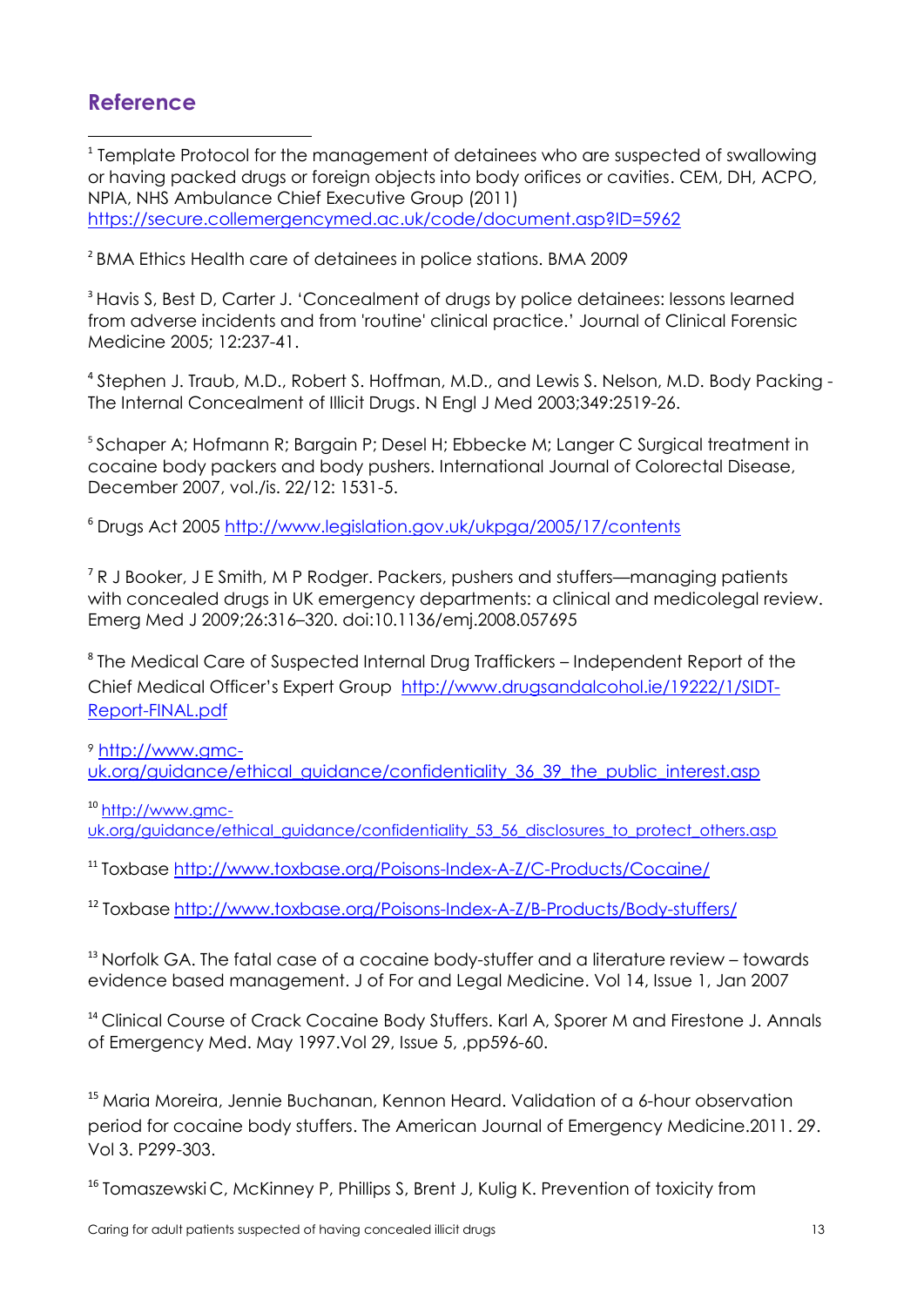oral cocaine by activated charcoal in mice. Ann Emerg Med 1993;22:1804-6.

1

<sup>17</sup> Toxbase<http://www.toxbase.org/Poisons-Index-A-Z/B-Products/Body-Packing/>

<sup>18</sup> Hossain Sanaei-Zadeh. The suggested algorithm for the management of body packers. Langenbecks Arch Surg (2012) 397:841–842

 $19$  Bulstrode N, Banks F, Shrotria S. The outcome of drug smuggling by "body packers" – the British experience. Ann R Coll Surg Engl 2002; 84:35–8.

<sup>20</sup> Beckley I, Ansaari N, Khwaja H, Mohsen Y. Clinical management of cocaine body packers: the Hillingdon experience. Canadian Journal of Surgery, October 2009, vol./is. 52/5(417-21), 0008-428X;1488-2310

<sup>21</sup> Jacob K de Bakker, et al. Body packers: a plea for conservative treatment. Langenbecks Arch Surg (2012) 397:125–130